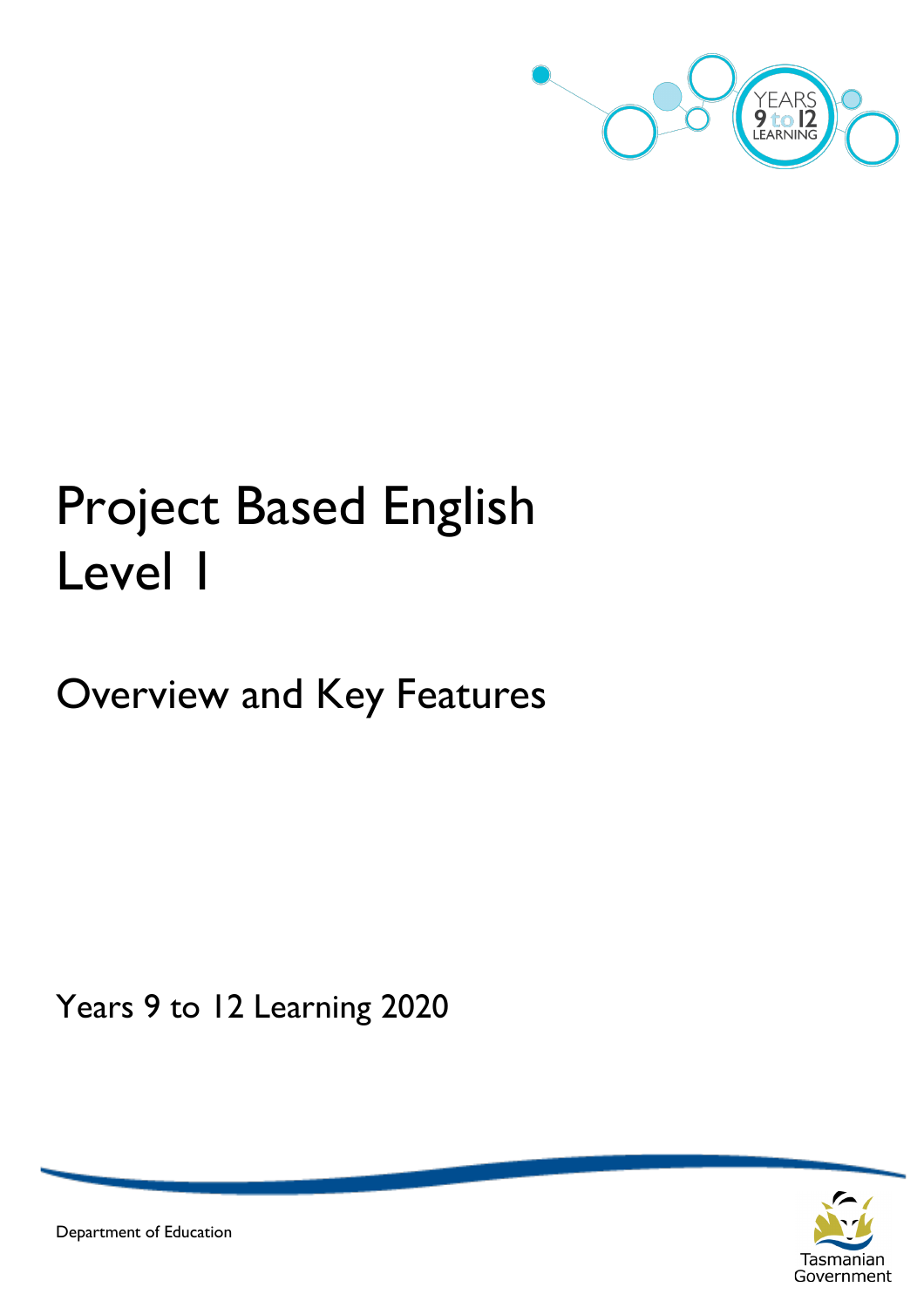

### **The purpose of this paper**

The purpose of this paper is to provide information regarding the overview and key features of the proposed Project Based English Level 1.

It is designed to enable all interested stakeholders to reflect and provide feedback on key features including learning outcomes, structure, sequencing and likely content. This feedback will be considered in writing the draft course.

### Consultation

Throughout the course development process there will be four opportunities for formal stakeholder consultation:

- Course Scope
- Structural Overview and Key features (Nov/Dec 2020)
- Initial Draft Course (March 2021)
- Final Draft Course (June 2021)

This paper represents the second of four course consultation points for teachers to engage in the course development process for Project Based English Level 1.

### Course Rationale

The Project Based English suite of courses are practical courses designed for learners who need to further consolidate the knowledge, understanding and skills in reading, writing, viewing, speaking and listening, needed by students to become competent, confident and engaged users of English in many contemporary and real world contexts: workplace, community educational, or personal. The construct of this course enables providers to focus and tailor learning to a range of focus areas relevant to learners' interests and learning needs.

The conceptual driver of the course is Project Based Learning, an inquiry driven methodology through which the Australian Curriculum English course framework and Australian Curriculum General Capabilities are integrated. In this way Project Based English places equal importance on discipline knowledge and application linked by concept or context. Student agency and voice matter. Learning is personalised and differentiated, focusing on student growth through the use of evidence-based teaching strategies.

Project Based Learning requires that learners not only to engage in inquiry processes and create products, but also collaborate, design, revise and share their ideas and experiences with supportive audiences and peer groups. The goal of this course is to inspire and support all learners to succeed as connected, resilient, creative and curious thinkers.

### Years 9 to 12 Curriculum Framework

[Years 9 to 12 Education Framework](https://publicdocumentcentre.education.tas.gov.au/library/Shared%20Documents/Years-9-to-12-Education-Framework.pdf) informs the design of Project Based English Level / course and it fits within the Transdisciplinary focus area of the Years 9 to 12 Curriculum Framework.

### Pathways in

The Project Based English Level 1 course enables sequential learning continuity from:

- Years 9-10 Australian Curriculum English
- Preliminary English Stage 4 PRE005419

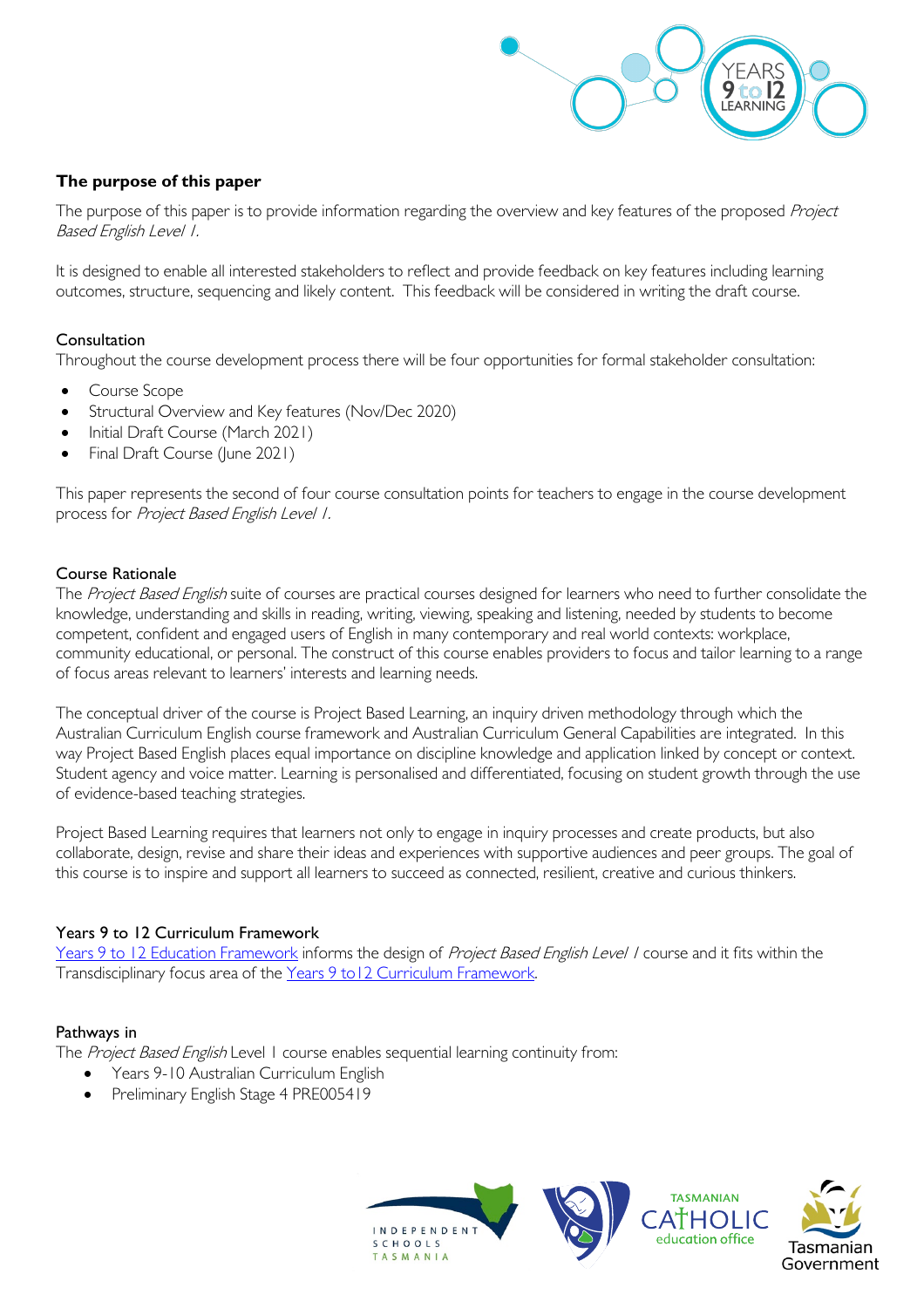

### Level One

### Learning Outcomes

On successful completion of this course learners will be able to:

- develop skills in reading (understanding, comprehending, interpreting, analysing) texts for work, learning, community and/or everyday personal contexts
- develop skills in speaking and listening for work, learning, community and everyday personal contexts
- develop skills in producing (constructing, creating, writing) texts for work, learning, community and/or everyday personal contexts
- develop skills in critical and creative thinking, functional literacy, including appropriate spelling, punctuation and grammar.

### Course Structure

This proposal is in line with the Integrated Policy Model. The course is 150 hours and will be divided into three equally weighted modules of 50 hours each.



### Course Delivery

The modules will be delivered concurrently and sequentially.